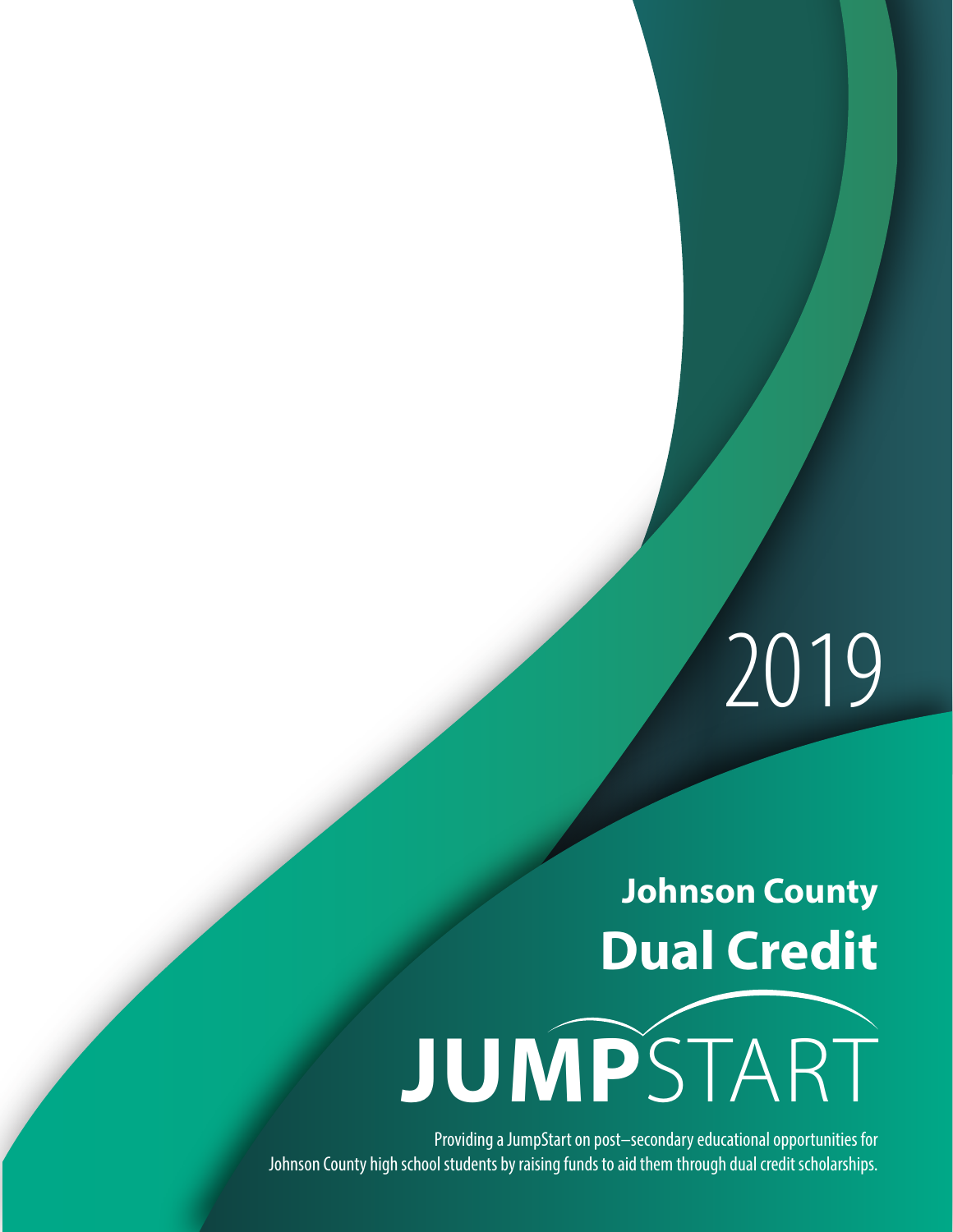# **Johnson County Dual Credit JUMP**START

Thank you for your interest in helping high school students in Johnson County!

We would like to invite you to join other generous citizens and support the Johnson County Dual Credit Jumpstart Fund, a community-led scholarship fund of Hill College.

Today, it is possible for high school students in Texas from 9-12th grade to earn high school and college credit simultaneously. Dual Credit, as this program is commonly known, provides high school students with the chance to "Jumpstart" their college career by taking college courses while still in high school. These courses, once passed, become transferable college credit while also satisfying the requirements of the high school curriculum.

As we look to the future, we know that the education of our region's future work force will be key in realizing growth in our county. According to information put out by the Texas Higher Education Coordinating Board, by 2030, 60 percent or more of all new jobs will require some level of higher education. In a recent report on Dual Credit Education in Texas, the Rand Corporation found that dual credit students had higher college enrollment rates after high school, were more likely to complete a four-year degree and on average did so in less time than non-dual credit students. Locally, Hill College has experienced 80% of its Dual Credit Students continuing on to higher education and 48% of those earn a Bachelor's Degree in five years or less.

The Johnson County Dual Credit Jumpstart fund exists because we believe that Johnson County high school students, whom choose to launch their college career early by taking dual credit courses, represent a good investment in the future success of our county, region, and state. Thanks to our generous donors, the fund awarded its first scholarships in the spring of 2019. 131 high school students from Johnson County received a scholarship and with your help we look forward to increasing that number this coming school year.

Please seriously consider joining this effort! Join us as we work to "Jumpstart" the future of our Johnson County students.